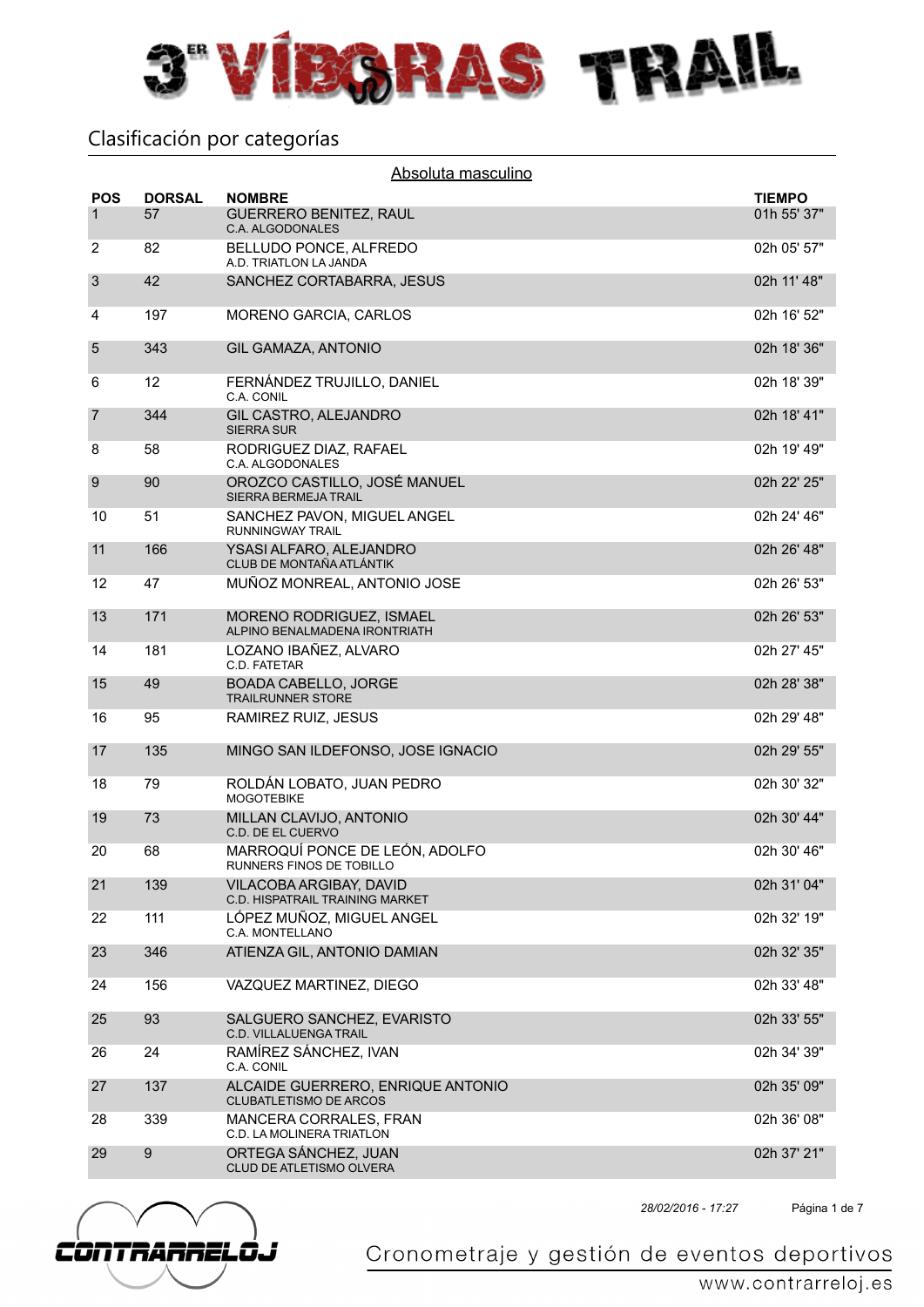

| <b>POS</b> | <b>DORSAL</b>  | Absoluta masculino<br><b>NOMBRE</b>                                  | <b>TIEMPO</b> |
|------------|----------------|----------------------------------------------------------------------|---------------|
| 30         | 92             | ROSADO DOMINGUEZ, IVAN<br><b>PAPARUNNERS</b>                         | 02h 39' 34"   |
| 31         | 200            | PUIG FLORIDO, ALEX<br><b>FONDISTAS BLANES</b>                        | 02h 40' 25"   |
| 32         | 176            | LOBATO CABEZAS, ANTONIO<br>C.A. MONTELLANO                           | 02h 42' 58"   |
| 33         | 174            | TINEO FERNANDEZ, GABRIEL                                             | 02h 43' 04"   |
| 34         | 167            | <b>VEGA LEIVA, ISMAEL</b><br><b>SOBRE 2 RUEDAS BIKES</b>             | 02h 44' 01"   |
| 35         | 182            | MARQUEZ MARTINEZ, MANUEL                                             | 02h 45' 23"   |
| 36         | 338            | LOZANO CORNIEL, ANDROS                                               | 02h 46' 58"   |
| 37         | 63             | LOPEZ ALBINO, FRANCISCO                                              | 02h 47' 14"   |
| 38         | 83             | NADALES RUBIALES, JUAN MANUEL<br>C.D.TRIATLON SERRANÍA DE RONDA      | 02h 47' 43"   |
| 39         | 350            | CLAVO FIALLEGAS, JUAN GUILLERMO<br><b>TRIATLÓN HUELVA</b>            | 02h 50' 06"   |
| 40         | 183            | BENITEZ RANGEL, FERNANDO<br><b>C.D. BIKILA DOS HERMANAS</b>          | 02h 51' 02"   |
| 41         | 198            | BARRERA LOPEZ, ISMAEL<br>C.D. TRIATLON SERRANIA DE RONDA             | 02h 51' 10"   |
| 42         | 19             | LOPEZ RUIZ, JUAN MANUEL<br>TRAILRUNNERS BAR EL CABEZA                | 02h 51' 52"   |
| 43         | 77             | RAMIREZ BELLIDO, MIGUEL ANGEL                                        | 02h 54' 03"   |
| 44         | 112            | MARISCAL MACIAS, JOSE DAVID<br>C.A. MONTELLANO                       | 02h 54' 44"   |
| 45         | 138            | ARCE CASTRO, ROQUE<br><b>CARMONA PAEZ</b>                            | 02h 55' 26"   |
| 46         | 180            | PÉREZ MANTEIGA, JOSÉ MANUEL<br><b>BEER RUNNERS</b>                   | 02h 55' 39"   |
| 47         | 187            | VIVAS CONCHAS, MIGUEL ANGEL                                          | 02h 56' 10"   |
| 48         | 3              | CRUICKSHANK, ROBERT JOHN<br>DEPORTEMANIA CXM                         | 02h 56' 55"   |
| 49         | 70             | BERNAL CRESPO, ANTONIO<br>C.A.PALACIEGO                              | 02h 57' 11"   |
| 50         | 89             | CLAVIJO GARCÍA, JUAN DIEGO<br>GRUPO ALPINO DE BENALMÁDENA IRONTRIATH | 02h 57' 12"   |
| 51         | 66             | DELGADO MARTÍNEZ MURGA, MANUEL<br><b>GIRÓN BIKE CANTINA ZAPATA</b>   | 03h 00' 24"   |
| 52         | 105            | RUIZ MARTINEZ, FRANCISCO                                             | 03h 00' 41"   |
| 53         | 123            | CARMONA MARTIN, FRANCISCO JAVIER<br>C.A. PALACIEGO                   | 03h 02' 20"   |
| 54         | $\overline{4}$ | ABEIJON CRUZ, SERGIO                                                 | 03h 07' 29"   |
| 55         | 160            | CARDENAS MARTIN, VICTOR MANUEL                                       | 03h 08' 30"   |
| 56         | 86             | BARRANCO RAMÍREZ, RAFA<br><b>RN=ARN</b>                              | 03h 09' 37"   |
| 57         | 29             | MORENO FERRAL, JESÚS                                                 | 03h 12' 02"   |
| 58         | 14             | RAMÍREZ LÓPEZ, JUAN JESÚS<br>C.A. CONIL                              | 03h 12' 10"   |



Página 2 de 7 *28/02/2016 - 17:27*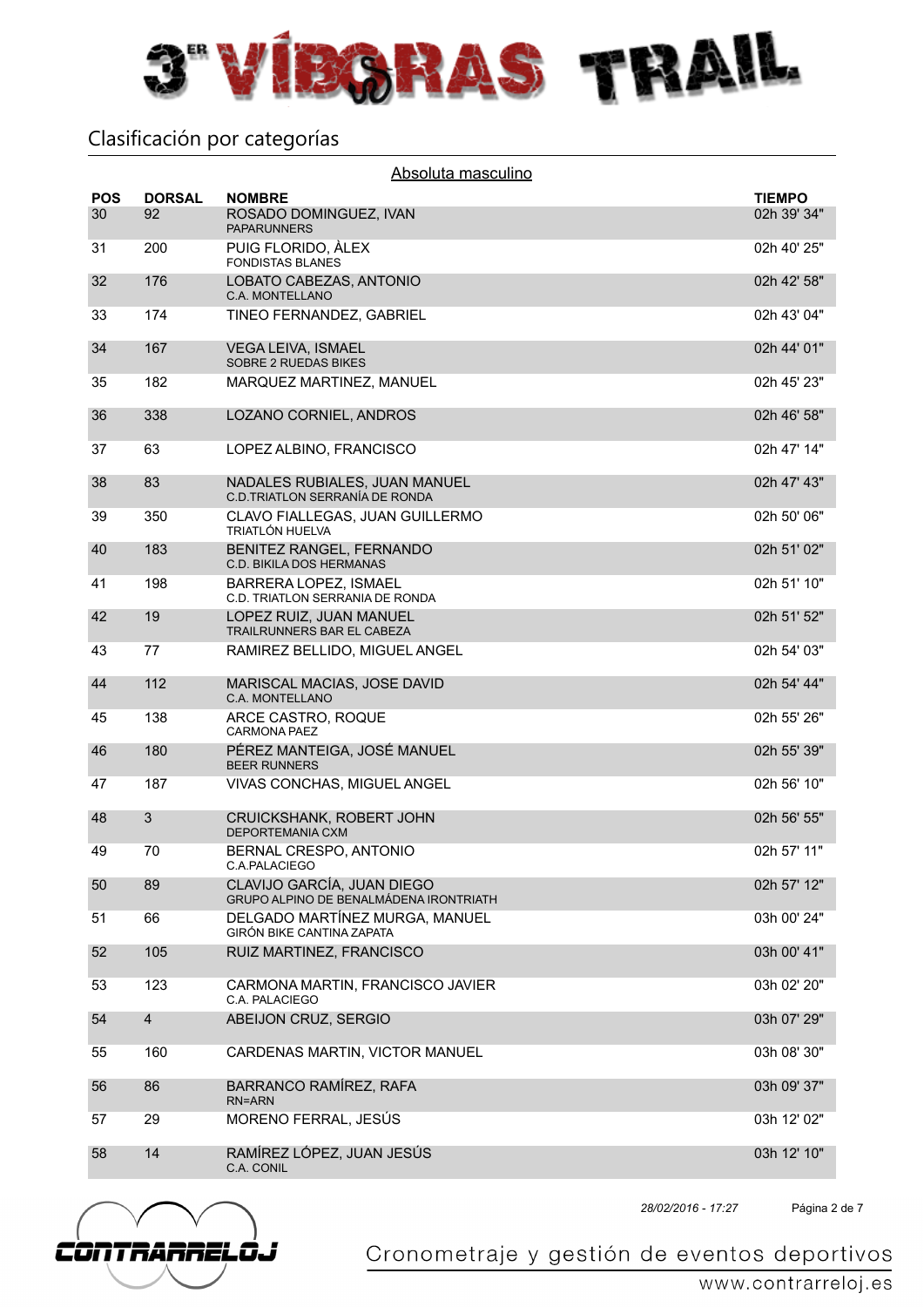

|            | Absoluta masculino |                                                                       |               |  |  |
|------------|--------------------|-----------------------------------------------------------------------|---------------|--|--|
| <b>POS</b> | <b>DORSAL</b>      | <b>NOMBRE</b>                                                         | <b>TIEMPO</b> |  |  |
| 59         | 52                 | PEREZ DEL RIO, JORGE MANUEL<br>LOS LILAS DE LA MONTAÑA                | 03h 12' 46"   |  |  |
| 60         | 46                 | PEREIRA MOLINA, ANGEL MANUEL<br>EL PATO QUE FLOTA                     | 03h 12' 46"   |  |  |
| 61         | 98                 | CUADRADO FERNANDEZ, AGUSTIN<br><b>C.D. HISPATRAIL TRAINING MARKET</b> | 03h 14' 20"   |  |  |
| 62         | 142                | JIMÉNEZ LOZANO, MIGUEL                                                | 03h 15' 10"   |  |  |
| 63         | 157                | <b>BEATO TORNAY, MARCO</b>                                            | 03h 16' 59"   |  |  |
| 64         | 341                | CARMONA ESTÉVEZ, MIGUEL ÁNGEL<br>C.A. PALACIEGO                       | 03h 17' 34"   |  |  |
| 65         | 45                 | RODRIGUEZ RODRIGUEZ, JOSE<br>C.A. CONIL                               | 03h 20' 19"   |  |  |
| 66         | 64                 | GIL CUERVO, GIOVANNY                                                  | 03h 20' 27"   |  |  |
| 67         | 129                | LLAMAS HINOJO, MANUEL JESUS5<br><b>CIUDAD DE ARCOS</b>                | 03h 24' 42"   |  |  |
| 68         | 145                | NAVARRO URBINA, DAVID<br>SOBRE2RUEDASBIKES                            | 03h 27' 56"   |  |  |
| 69         | 20                 | DE LA CRUZ VIDAL DE TORRES, JUAN<br>TRAILRUNNERS BAR EL CABEZA        | 03h 29' 33"   |  |  |
| 70         | 74                 | GONZALEZ DOMINGUEZ, ADRIAN                                            | 03h 29' 34"   |  |  |
| 71         | 141                | HERNANDEZ MUÑOZ, FRANCISCO TOMAS                                      | 03h 30' 48"   |  |  |
| 72         | 136                | <b>BUSTOS CORPAS, NICOLAS</b>                                         | 03h 33' 07"   |  |  |
| 73         | 17                 | DOMÍNGUEZ DÍAZ, CARLOS                                                | 03h 41' 43"   |  |  |
| 74         | 8                  | LUNA MORILLO, JOAQUIN<br>C.D. BIKILA                                  | 03h 41' 50"   |  |  |
| 75         | 140                | ARJONA GARZÓN, JOSÉ ANTONIO                                           | 03h 42' 20"   |  |  |
| 76         | 100                | ALCAZAR DIAZ, RAUL<br><b>RESPINSUR</b>                                | 03h 49' 23"   |  |  |
| 77         | 114                | CARMONA GUERRERO, MOISES<br>C.A. PALACIEGO                            | 04h 08' 25"   |  |  |
| 78         | 340                | LOPEZ SILVESTRE, FRANCISCO                                            | 04h 10' 12"   |  |  |

#### Veterano A masculino

| <b>POS</b> | <b>DORSAL</b> | <b>NOMBRE</b>                                             |                    | <b>TIEMPO</b> |
|------------|---------------|-----------------------------------------------------------|--------------------|---------------|
|            | 18            | MUÑOZ GARCÍA, FRANCISCO<br>C.A. CONIL                     |                    | 02h 08' 46"   |
| 2          | 177           | RODRÍGUEZ FERNÁNDEZ, ROBERTO<br><b>AGACHAELOMO</b>        |                    | 02h 11' 22"   |
| 3          | 351           | DAZA DURÁN, RAUL<br><b>GIRONBIKES-CANTINA ZAPATA TEAM</b> |                    | 02h 11' 37"   |
| 4          | 347           | TORO BUSTOS, ANASTASIO<br><b>CXM DEPORTEMANIA</b>         |                    | 02h 12' 18"   |
| 5          | 121           | SOTO GARCIA, ISMAEL<br>C.A. CIUDAD DE ARCOS               |                    | 02h 12' 57"   |
| 6          | 72            | SANCHEZ LOPEZ, JOSE LUIS<br>GUADALHORCE-ALORA             |                    | 02h 14' 13"   |
| 7          | 78            | GARCIA PALMERO, FRANCISCO JAVIER<br><b>TRIBIKE</b>        |                    | 02h 20' 32"   |
| 8          | 67            | DE LA ROCHA JIMENEZ, MANUEL<br>C.A. MONTELLANO            |                    | 02h 24' 00"   |
|            |               |                                                           | 28/02/2016 - 17:27 | Página 3 de 7 |

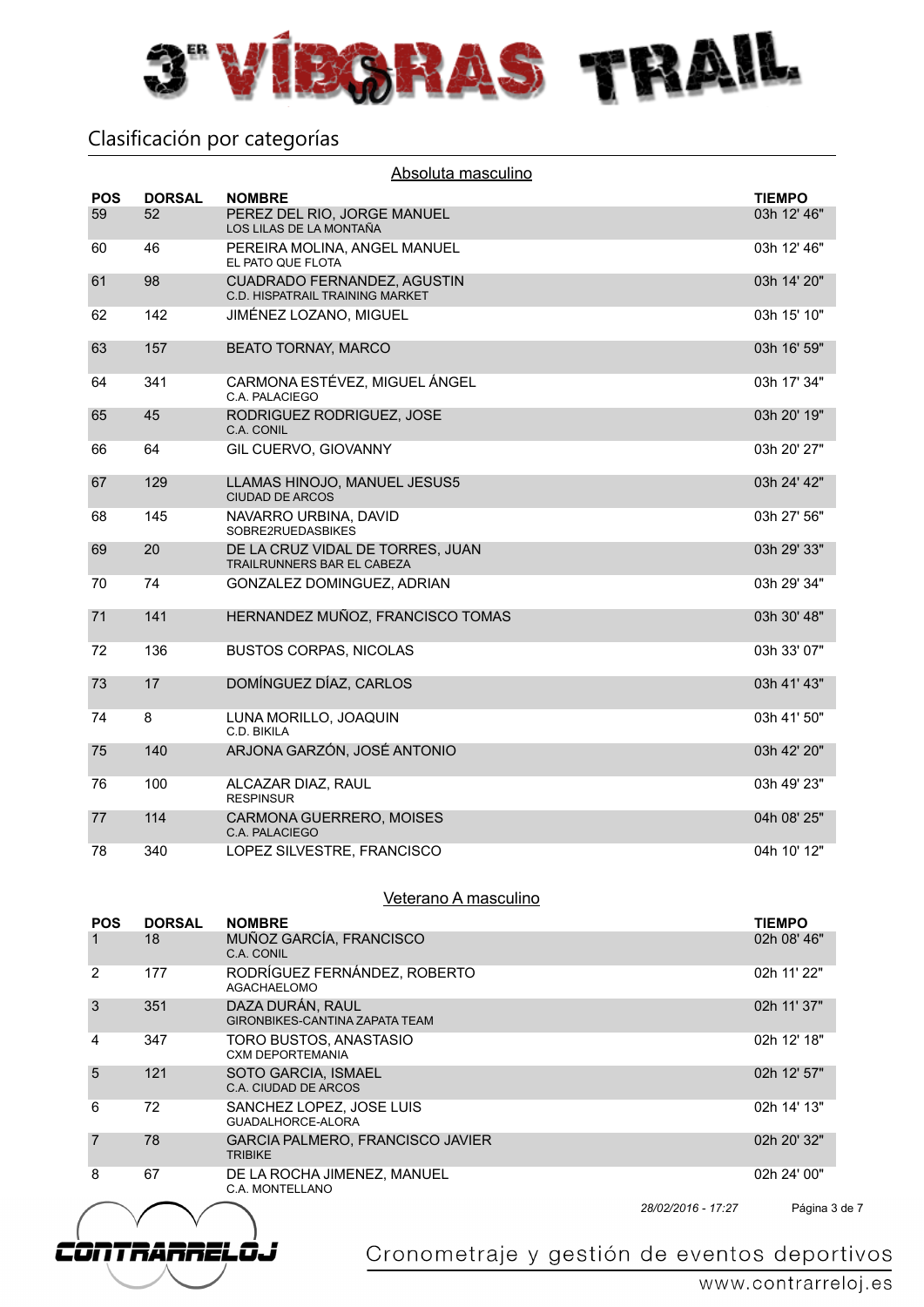

| <b>POS</b> | <b>DORSAL</b>  | <b>NOMBRE</b>                                               | <b>TIEMPO</b> |
|------------|----------------|-------------------------------------------------------------|---------------|
| 9          | 41             | MUÑOZ AMADO, SEBASTIÁN<br>C.A. CONIL                        | 02h 26' 22"   |
| 10         | 13             | ALBA RAMÍREZ, FRANCISCO<br>C.A. CONIL                       | 02h 29' 21"   |
| 11         | $\overline{7}$ | AGUILERA GONZÁLEZ, MIGUEL ANGEL<br><b>TROTIMOCHISTAS</b>    | 02h 30' 02"   |
| 12         | 118            | VERHOEVEN, OLIVER<br>C.D. LA MOLINERA TRIATLON              | 02h 31' 37"   |
| 13         | 126            | PEÑA CALVENTE, MANUEL<br>C.A. MONTELLANO                    | 02h 34' 48"   |
| 14         | 104            | GIRALDEZ SÁNCHEZ, ENRIQUE<br>C.A. MONTELLANO                | 02h 34' 49"   |
| 15         | 193            | CARRETERO MARCHENA, ROGER<br><b>MOGOTEBIKE</b>              | 02h 35' 58"   |
| 16         | 87             | GUTIERREZ MOLINILLO, ANTONIO<br><b>ARTANACA</b>             | 02h 37' 11"   |
| 17         | 88             | GUTIERREZ MOLINILLO, FRANCISCO<br><b>ARTANACA</b>           | 02h 37' 12"   |
| 18         | 84             | PINO MÉNDEZ, DAVID<br><b>BIGOTE TRAIL</b>                   | 02h 39' 01"   |
| 19         | 172            | <b>CURIEL CHAVES, ALEJANDRO</b><br>#THECLUB                 | 02h 39' 05"   |
| 20         | 189            | <b>GARCIA SANCHEZ, RAFAEL</b><br><b>CORRETROCHAS</b>        | 02h 42' 16"   |
| 21         | 153            | <b>GARCIA HERRERA, ESTEBAN</b>                              | 02h 43' 21"   |
| 22         | 352            | TOJEIRO FERNÁNDEZ, JORGE                                    | 02h 45' 24"   |
| 23         | 59             | PACHECO ROMERO, JUAN JOSE<br>TEAM RAIDLIGHT - C.A.LEBRIJA   | 02h 48' 28"   |
| 24         | 133            | RIVERO ESPINOSA, JOSE MARIA                                 | 02h 51' 08"   |
| 25         | 6              | <b>GIL MALAGA, JUAN</b><br>C.A. MONTELLANO                  | 02h 54' 44"   |
| 26         | 188            | MUÑOZ RODRIGUEZ, JOSE ANTONIO                               | 02h 55' 33"   |
| 27         | 54             | JÁCOME GONZÁLEZ, JOSÉ                                       | 02h 56' 10"   |
| 28         | 27             | <b>GALINDO LOBATON, JUAN</b><br>CLUB TRAIL CONIL            | 02h 56' 15"   |
| 29         | 170            | NARANJO NARANJO. ISABELO<br><b>DEPORTEMANIA CXM</b>         | 02h 56' 55"   |
| 30         | 348            | JIMÉNEZ CARRERA, MANUEL<br>NUTRIAS PANTANERAS               | 02h 57' 15"   |
| 31         | 147            | PILLADO SOUTO, DAVID                                        | 02h 57' 22"   |
| 32         | 150            | <b>GARCIA RODRIGUEZ, RAUL</b>                               | 02h 57' 22"   |
| 33         | 5              | MEJIAS PEREZ, JUAN<br>C.A. ALGODONALES                      | 02h 57' 44"   |
| 34         | 158            | <b>ESKELINEN, HARRI</b><br><b>POROGLIDERS</b>               | 02h 58' 11"   |
| 35         | 128            | SORIA REDONDO, DOMINGO<br>CLUB DE ATLETISMO CIUDAD DE ARCOS | 02h 58' 59"   |
| 36         | 349            | GUERRERO MUÑOZ, CARLOS ALBERTO                              | 02h 59' 45"   |
| 37         | 143            | LUQUE GRANADOS, JUAN                                        | 03h 00' 41"   |



Página 4 de 7 *28/02/2016 - 17:27*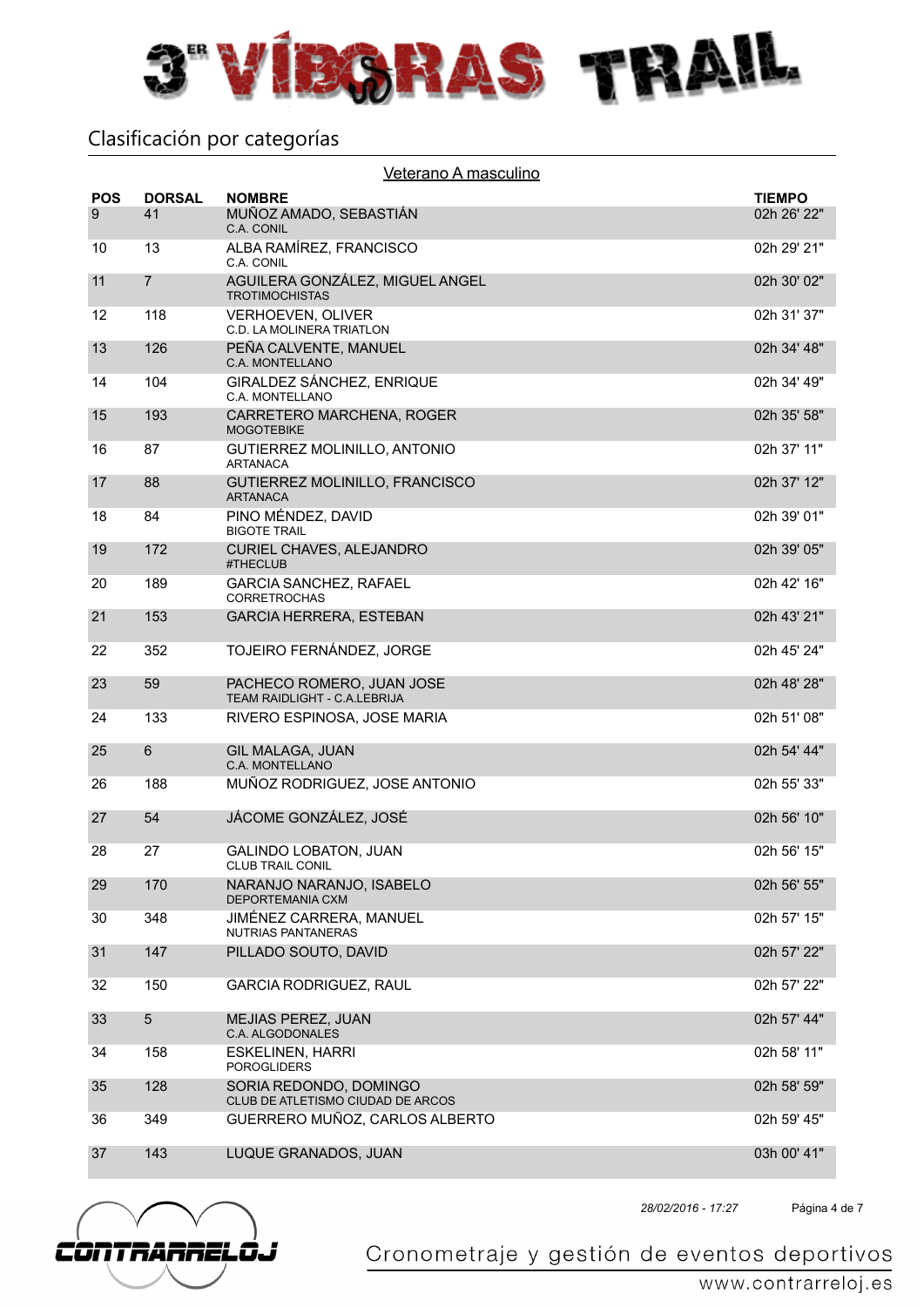

|                  | Veterano A masculino |                                                             |                    |                              |  |
|------------------|----------------------|-------------------------------------------------------------|--------------------|------------------------------|--|
| <b>POS</b><br>38 | <b>DORSAL</b><br>125 | <b>NOMBRE</b><br>FERNANDEZ ARCOS, FRANCISCO JOSE            |                    | <b>TIEMPO</b><br>03h 00' 41" |  |
| 39               | 69                   | BERNAL GONZALEZ, ANTONIO<br>C.A.PALACIEGO                   |                    | 03h 01' 51"                  |  |
| 40               | 116                  | CARMONA GUERRERO, FAUSTINO<br>C.A. PALACIEGO                |                    | 03h 01' 55"                  |  |
| 41               | 102                  | ASCARIZ CHAIN, JOSE MANUEL<br><b>CARMONA PAEZ</b>           |                    | 03h 01' 58"                  |  |
| 42               | 130                  | LLAMAS HINOJO, AURELIO<br>ATLETISMO CIUDAD DE ARCOS         |                    | 03h 02' 44"                  |  |
| 43               | 191                  | HUERTOS ÁLVAREZ, CARLOS<br><b>BICICLETAS VALBAR</b>         |                    | 03h 07' 16"                  |  |
| 44               | 192                  | GUTIÉRREZ CARRASCO, FERNANDO JUAN<br><b>ITP RUNNERS</b>     |                    | 03h 07' 17"                  |  |
| 45               | 28                   | RODRIGUEZ SANCHEZ, JOSE ANGEL                               |                    | 03h 12' 11"                  |  |
| 46               | 108                  | FERNANDEZ TRESPALACIOS, JUAN ANTONIO                        |                    | 03h 12' 29"                  |  |
| 47               | 53                   | <b>GARCIA ROJAS, CARLOS</b><br>LOS LILAS DE LA MONTAÑA      |                    | 03h 12' 46"                  |  |
| 48               | 99                   | MORENO SANCHEZ, JUAN ANTONIO                                |                    | 03h 13' 59"                  |  |
| 49               | 43                   | MUÑOZ RAMIREZ, BERNABE PEDRO<br>C.A. CONIL                  |                    | 03h 17' 51"                  |  |
| 50               | 117                  | CANCA ARÉVALO, CARLOS<br>CLUB COMANDO ESTRAPERLO            |                    | 03h 22' 07"                  |  |
| 51               | 168                  | BARBA AYALA, JUAN ANTONIO<br>C.A. PALACIEGO                 |                    | 03h 22' 22"                  |  |
| 52               | 65                   | MARTINEZ BEJARANO, FRANCISCO JOSE                           |                    | 03h 22' 26"                  |  |
| 53               | 169                  | MEDINA GÓMEZ, FRANCISCO JOSÉ<br><b>CDA PALACIEGO</b>        |                    | 03h 23' 34"                  |  |
| 54               | 194                  | PEREZ LECUONA, JOSE MARIA                                   |                    | 03h 27' 56"                  |  |
| 55               | 31                   | PÉREZ LEO, JOSÉ LUIS<br><b>CAÑASBIKE</b>                    |                    | 03h 30' 48"                  |  |
| 56               | 119                  | GIL HERMOSO, ANTONIO<br><b>MARATON VEJER</b>                |                    | 03h 34' 55"                  |  |
| 57               | 91                   | MERA SALAS, JUAN CARLOS<br><b>LOS JARTIBLES</b>             |                    | 03h 36' 10"                  |  |
| 58               | 131                  | SUAREZ, DARIO                                               |                    | 03h 36' 39"                  |  |
| 59               | 81                   | RIOS VEGA, JOSE<br><b>MARATON MAIRENA</b>                   |                    | 03h 40' 23"                  |  |
| 60               | 96                   | VIRUES GONZALEZ, DANNY                                      |                    | 03h 44' 18"                  |  |
| 61               | 103                  | MARQUEZ DOMINGUEZ, JESUS                                    |                    | 03h 49' 23"                  |  |
| 62               | 159                  | LOPEZ LOPEZ-REY, JUAN VICENTE<br>CLUB ALCALAREÑO DE MONTAÑA |                    | 03h 54' 51"                  |  |
|                  |                      | Veterano B masculino                                        |                    |                              |  |
| <b>POS</b>       | <b>DORSAL</b>        | <b>NOMBRE</b>                                               |                    | <b>TIEMPO</b>                |  |
| 1                | 38                   | PAN ROMAN, LUIS IGNACIO<br>DEPORTEMANIA CXM                 |                    | 02h 15' 50"                  |  |
| 2                | 2                    | ESPINOSA ZURITA, PEDRO<br>ALPINO BENALMADENA                |                    | 02h 22' 30"                  |  |
| $\mathbf{3}$     | 107                  | SANCHEZ MOLINA, JOSE ANTONIO<br><b>C.D. TRIBIKE ZAHARA</b>  |                    | 02h 32' 54"                  |  |
|                  |                      |                                                             | 28/02/2016 - 17:27 | Página 5 de 7                |  |

 $\vee$  $\vee$ CONTRARREL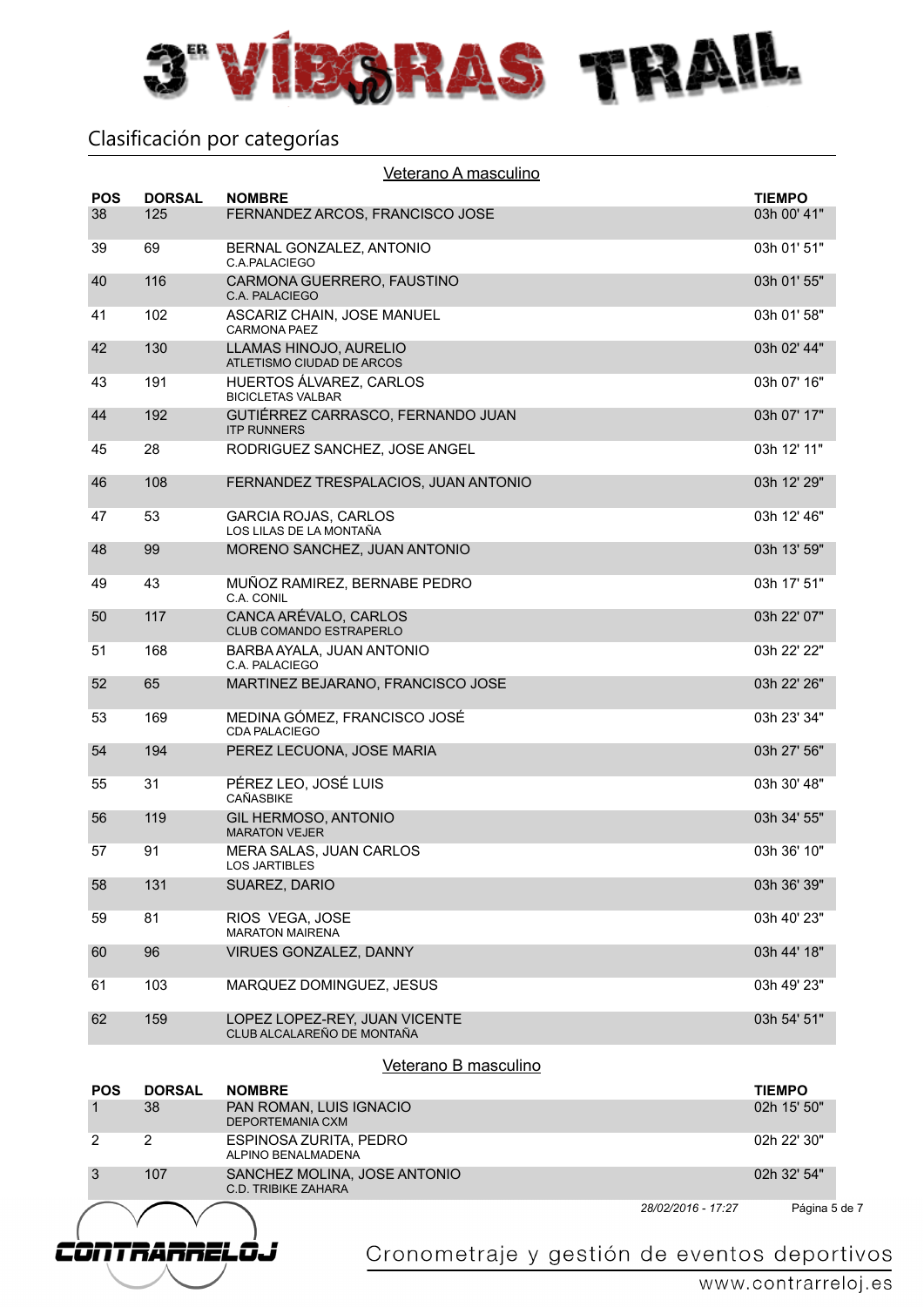

CÒNTRARRELO.

| <b>POS</b>     | <b>DORSAL</b> | Veterano B masculino<br><b>NOMBRE</b>                     | <b>TIEMPO</b> |
|----------------|---------------|-----------------------------------------------------------|---------------|
| $\overline{4}$ | 15            | ESCOBEDO INDIANO, ANTONIO<br>C.A. CONIL                   | 02h 36' 31"   |
| 5              | 124           | RUIZ JOYA, JOSE                                           | 02h 40' 48"   |
| 6              | 162           | SANCHEZ FERNANDEZ, ANDRES<br><b>MONROY</b>                | 02h 45' 26"   |
| $\overline{7}$ | 71            | RODRÍGUEZ MADROÑAL, RAMÓN<br>C.A. ALGODONALES             | 02h 51' 27"   |
| 8              | 40            | ROSADO VAZQUEZ, JUAN LUIS<br>DEPORTEMANIA CXM             | 02h 52' 00"   |
| 9              | 101           | CABRERA DE LOS RIOS, JUAN MANUEL                          | 02h 53' 53"   |
| 10             | 337           | SILES LOBATO, JUAN                                        | 02h 55' 51"   |
| 11             | 164           | LARRUBIA LOPEZ, FRANCISCO                                 | 03h 23' 38"   |
| 12             | 33            | MANRIQUE TORREIRA, JOSE MANUEL<br>EL CAMALEÓN             | 03h 29' 47"   |
| 13             | 163           | EXPOSITO AMADO, FRANCISCO<br><b>MONROY</b>                | 03h 31' 22"   |
| 14             | 175           | <b>JIMENEZ SEGURA, ANTONIO</b><br><b>LOS PIKAITOS</b>     | 03h 31' 23"   |
| 15             | 199           | PICADO GARCIA, MANUEL JESUS                               | 03h 33' 30"   |
| 16             | 120           | ROJAS GOMEZ, ANTONIO<br><b>MARATON VEJER</b>              | 03h 34' 55"   |
| 17             | 161           | GARRIDO GIRALDEZ, JUAN RAMON<br><b>SIEMENS</b>            | 03h 38' 57"   |
| 18             | 155           | <b>GALLARDO RODRIGUEZ, ANTONIO</b><br><b>SPARTAN TEAM</b> | 03h 52' 19"   |
| 19             | 342           | REBOLLIDO VIDAL, JOSÉ MANUEL<br>CARMONA PAEZ              | 03h 56' 27"   |
| 20             | 173           | LUQUE GRANADOS, MIGUEL                                    | 04h 49' 05"   |

#### Absoluta femenino

| <b>POS</b>     | <b>DORSAL</b> | <b>NOMBRE</b>                                                   | <b>TIEMPO</b> |
|----------------|---------------|-----------------------------------------------------------------|---------------|
| 1              | 16            | ARAMAYO, GABRIELA<br>C.A. CONIL                                 | 02h 43' 00"   |
| 2              | 144           | CALDERON CAMPOS, EVA<br>C.D. TRIDOÑANA                          | 02h 56' 45"   |
| 3              | 35            | SÁNCHEZ MERINO, AZAHARA<br><b>BICHA TRAIL &amp; MOUNTAIN</b>    | 03h 25' 25"   |
| 4              | 110           | MADROÑAL CARRETERO, NATALIA<br><b>MOGOTFBIKE</b>                | 03h 32' 33"   |
| 5              | 109           | CADENAS GARCIA, CRISTINA<br>SENDERISMO CAMALEON                 | 03h 37' 17"   |
| 6              | 178           | SILVA GARCIA, BLANCA GEMA<br><b>ASODENA BIKE</b>                | 03h 43' 05"   |
| $\overline{7}$ | 22            | <b>MONREAL LEMUS, INGRID</b><br><b>ALPINO JARAPALOS</b>         | 03h 45' 21"   |
| 8              | 115           | MUÑOZ CALERO, ELOISA<br>C.A. PALACIEGO                          | 03h 55' 06"   |
| 9              | 184           | <b>BENITEZ RANGEL, IVANA</b><br><b>C.D. BIKILA DOS HERMANAS</b> | 04h 10' 21"   |
| 10             | 179           | DOMÍNGUEZ MARTÍNEZ, ESMERALDA<br><b>ASODENA BIKE</b>            | 04h 12' 33"   |
| 11             | 146           | <b>MACIAS LAZ, LAURA</b><br>DEPORTIVO CHICLANERO                | 04h 12' 37"   |
|                |               |                                                                 |               |

*28/02/2016 - 17:27*

Página 6 de 7